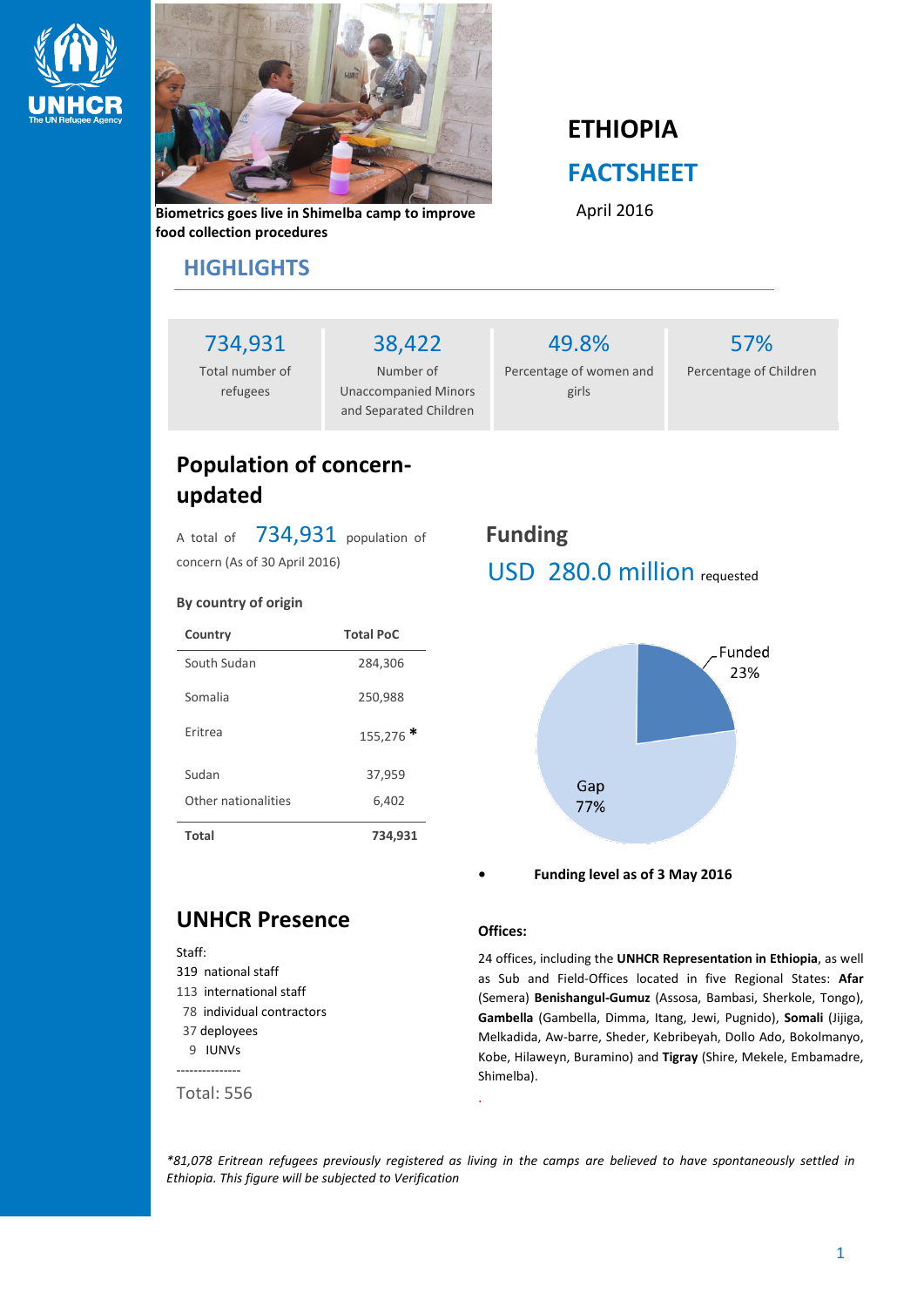## **WORKING WITH PARTNERS**

- UNHCR is fully engaged in the Humanitarian Country Team in Ethiopia consisting of UN Agencies, NGOs and donor representatives, where the refugee programmes are discussed strategically to ensure that the needs of refugees are adequately presented and addressed. The Representation Office is also building on well-established coordination fora such as the Refugee Task Force, donor and NGO and inter-agency meetings at the field and camp levels.
- UNHCR's main Government counterpart and implementing partner in Ethiopia is the Administration for Refugee and Returnee Affairs (ARRA) and the Office works well with it in ensuring continued protection of the refugees.
- Some 40 partners, including government agencies, national and international non-governmental organizations and UN agencies work closely with UNHCR to support the refugees in the country.
- The effective coordination environment that was established in response to the Level 3 emergency with refugees arriving from South Sudan is working well; a Regional Refugee Response Plan was developed with participation of all partners.

## **MAIN ACTIVITIES**

#### Protection

- The Government of Ethiopia generally maintains open borders for refugees seeking protection in the country. A party to both the 1951 Convention relating to the Status of Refugees, and its 1967 Protocol and the 1969 OAU Convention, the Government provides protection to refugees from 19 countries, with the majority originating from South Sudan, Somalia, Eritrea and Sudan.
- Most asylum-seekers from neighboring countries and lately Yemen are granted automatic refugee status. Individual refugee status determination is undertaken for all others through a government Eligibility Committee, on which UNHCR sits as an observer.
- Refugees and asylum-seekers are generally expected by the Government to reside in camps, although some are permitted to reside in urban areas for medical, security, or humanitarian reasons. There are some 8,616 such refugees in Addis Ababa. The Government's "Out of Camp Policy" provides Eritrean refugees the opportunity to live in Addis Ababa and other locations if they have the necessary means to support themselves. Thousands are benefitting from this opportunity and it is hoped that this programme can be improved and expanded to cover other refugee groups in the country.
- Key protection concerns for the country operation include child protection, education and sexual and gender-based violence. The situation of Eritrean unaccompanied and separated children (UASC) in Shire is of particular concern, given the large numbers and limited family-based care options. Data-collection and case management tools are also being rolled out in the different operations, including the Child Protection Information Management System (CPIMS) (in coordination with UNICEF) and the Education Management Information System (EMIS).
- UNHCR is also working closely with the government and key partners to address the issue of trafficking and smuggling of refugees. Livelihoods opportunities are considered a key component of these efforts, as are increased information campaigns and improved services. In addition to implementing UNHCR's Strategy and Regional Action Plan to address Smuggling and Trafficking from the East and Horn of Africa, UNHCR is also contributing to other efforts by the Government of Ethiopia and the UN Country Team in this area.

#### Education

- A total of 153, 589 (86,981 males and 66,608 females) have been enrolled in schools within and outside of the refugee camps (host community schools) during the current academic year. This represents an average Gross Enrolment Ratio (GER) of 53% of school-age children. Compared to the same time last year, there is an increase of 16% in the average gross enrollment rate. Similarly, 3,785 (9%) of secondary school-aged refugees are enrolled in seven secondary schools in the camps, in 10 Government Secondary Schools around the camps as well as in over 43 Government and Private schools in urban areas.
- More than 1,600 qualified refugees are enrolled in higher education institutes throughout the country, including some 1,300 sponsored by the Government of Ethiopia, and 300 others supported by UNHCR through the DAFI scholarship programme.
- A total of 2,638 refugees are enrolled in technical and vocational education and training (TVET) and 9,672 adult refugees are enrolled in adult functional literacy and numeracy programmes in the different camps and urban settings. Moreover, some 1,096 refugees are enrolled in language training programmes in camps and urban areas.
- School attendance in some of the camps in Gambella showed a marked decrease during the fourth quarter of April following the recent security incidents in the region. Some schools were forced to close temporarily as teachers stayed at home and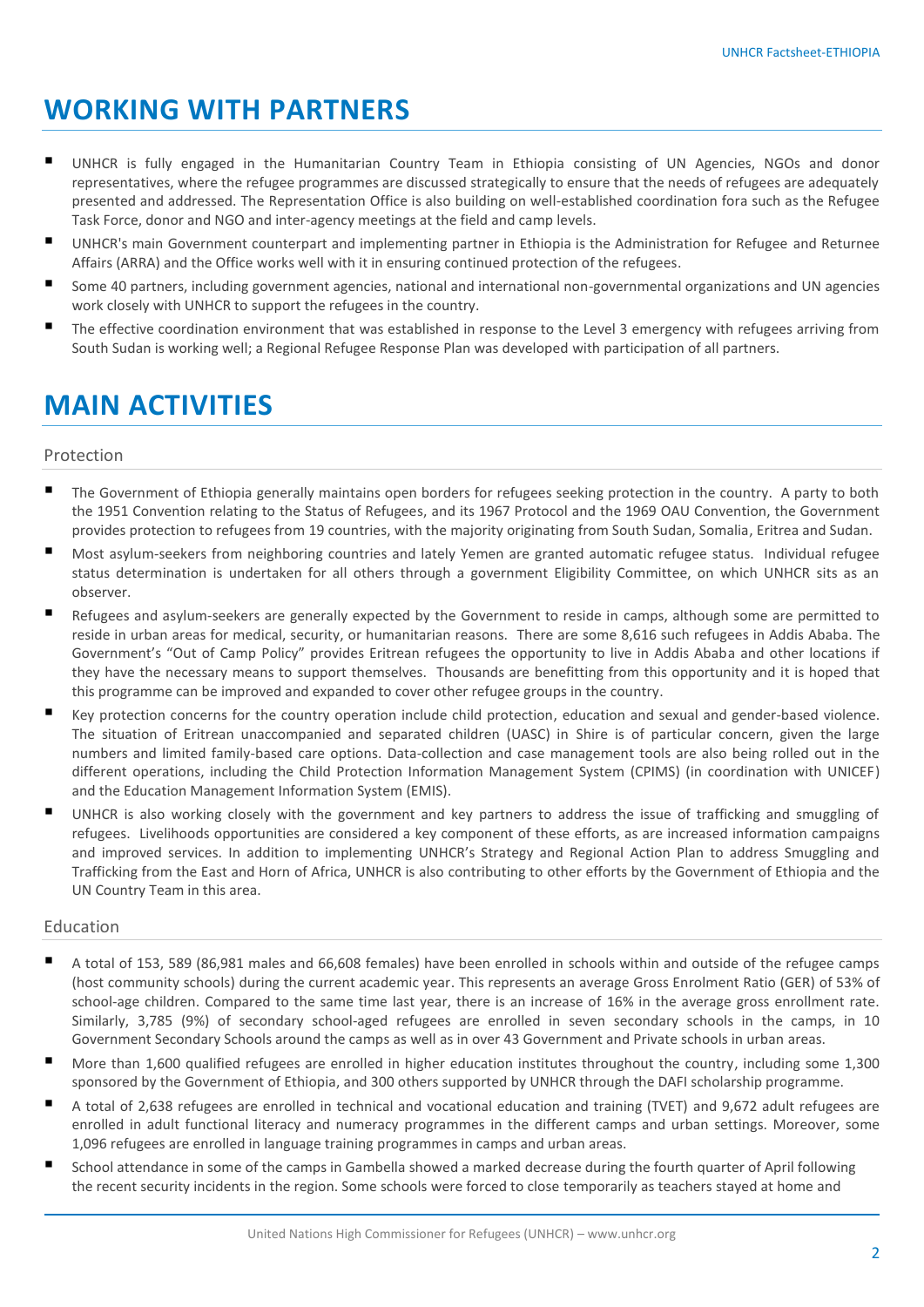parents were reluctant to send their children to school. With the situation now calming down, sensitization work is being done to encourage teachers and students to return to school as normal.

#### Health

- During the reporting period, no outbreaks of communicable diseases occurred in any of the refugee camps. Refugees in all camps were included in the national polio vaccination campaigns, which targeted children below the age of five years. At the same time, children in selected camps, aged nine months to five years, received measles vaccination.
- In Gambella, provision of primary health care services resumed in Tierkidi and Kule camps following interruption for several days due to the security incident in Jewi camp which also spread to Gambella town. UNHCR and ARRA have conducted meetings with partners and with the refugee community in Tierkidi, Kule and Jewi camps and it is expected that health staff can return and restart health services in Jewi camp as well.

#### Nutrition and Food Security

- Findings of the joint annual Nutrition Survey conducted in the five camps in Dollo Ado reveal a significant increase in the prevalence of Global Acute Malnutrition (GAM) in four of the five camps compared to the results of a similar survey in 2015. Global Acute Malnutrition prevalence remains above the emergency threshold of 15% in all camps and varies between 17.7% in Melkadida camp and 27.2% Buramino camp. To further understand the reasons behind the increase in acute malnutrition, UNHCR and partners are scheduled to undertake a detailed programme review in the camps in May, and trainings will be conducted based on the findings.
- In Gambella, the joint annual Nutrition Survey had started in earnest and data collection was already completed in Pugnido and Tierkidi camps when the process was interrupted following the recent security incidents. The results of the survey in the two camps are currently being analyzed, while the remaining four camps are scheduled to be surveyed in June.

#### Water and Sanitation

- The impact of the ongoing drought on boreholes in the camps near Shire is being manifested in declining yields and increased loss of water quality (mineralization) which has resulted in abandonment of two highest yielding boreholes due to high Iron content amongst others. However, this has been countered by increased pumping hours to sustain per capita access to water of above 15 litres per person per day for the refugee population. Other options being considered are improving the efficiency of tapping water from springs and setting up temporary surface water treatment from a nearby *Sorenta* dam to serve the host community, thereby releasing more water for refugees.
- In Gambella, water provision continued with minimal disruption on per capita access, however, sanitation & hygiene services remains subdued after the security incidence.

#### Camp Coordination and Camp Management

 The Government of Ethiopia (ARRA) manages all the 24 refugee camps in Ethiopia. UNHCR and ARRA work together with partners to ensure proper and coordinated delivery of protection and assistance. Camp coordination meetings take place both at the zone and camp levels. Technical working groups meet regularly on such issues as child protection, SGBV, education, WASH and Health/Nutrition.

#### Access to Energy

 Some 229,500 liters of ethanol was transported from Metehara sugar factory to the three camps near Jijiga hosting more than 37,000 Somali refugees. Almost 83,000 liters have already been distributed among a total of some 5,400 households in the three camps for their domestic energy needs. Similarly, 1,642 litres of ethanol was distributed among the mainly Sudanese refugees in Sherkole camp.

#### Community Empowerment and Self-Reliance

 UNHCR-Ethiopia operation has a well-established community based structure, where refugee men, women and children are represented by different committees. Refugee Central Committees, Women's Associations, Youth Associations, Associations for Persons with Disability, Traditional Justice Leaders Associations, Children's Parliaments, Girls Clubs, Male Involvement Groups, Parents and Teachers Association, Block and Zone Leaders, Community Watch Groups, are some of the main structures used to ensure meaningful participation of the refugees in the planning and implementation of different projects.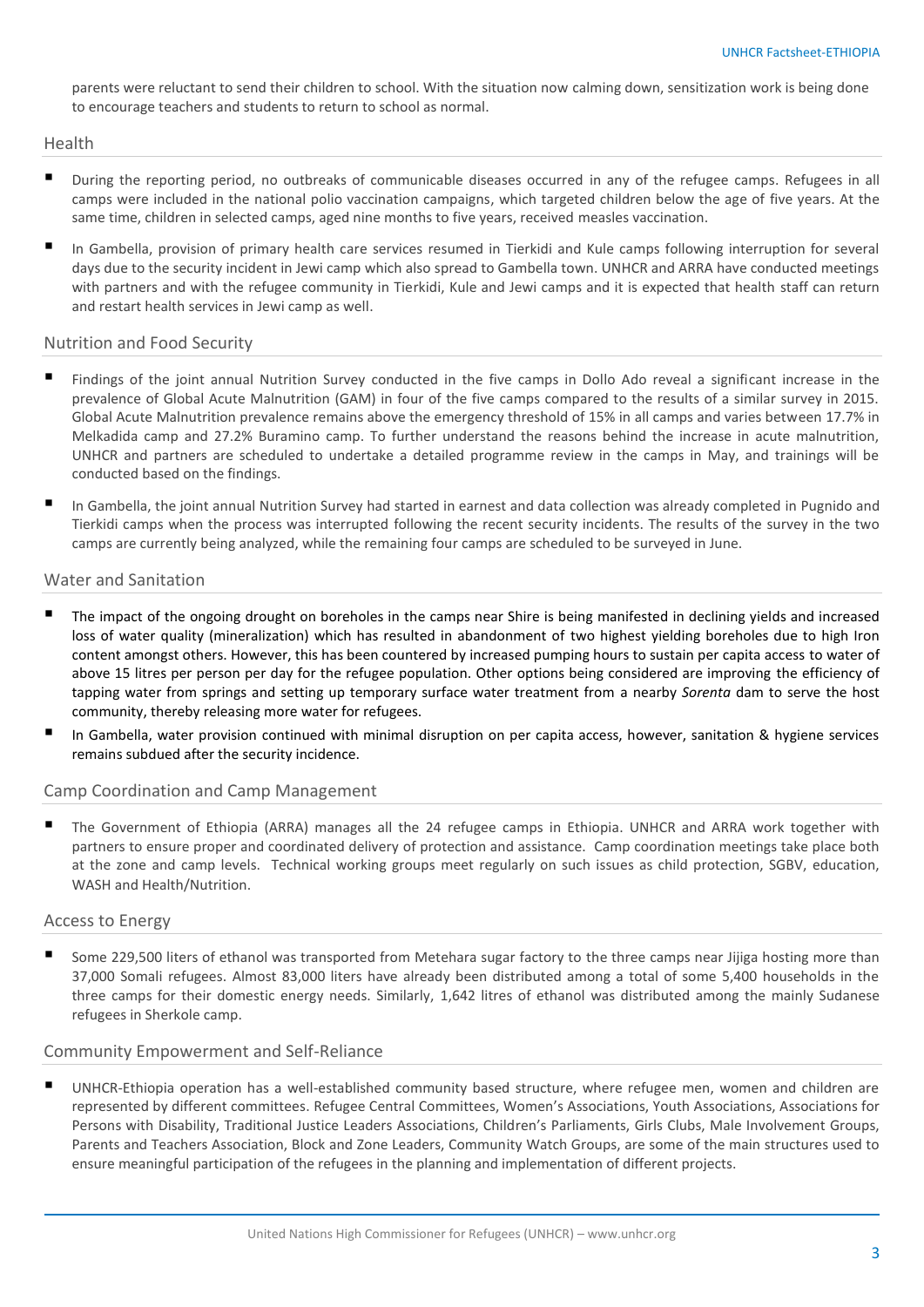4

- UNHCR's self-reliance programme in Dollo Ado, supported by donors, including the IKEA Foundation, complements the Government's development programme and targets both refugees and host communities focusing on the improvement of livelihoods activities. As the camps are situated in a drought-prone area, this will build refugees' resilience in anticipation of their imminent return to their places of origin in Somalia. An increase in household income including the ownership of animals and agriculture activities has already been noted and is expected to continue.
- Innovative approaches to refugee shelters, renewable energy and camp lay-out have also been piloted in Dollo Ado for eventual implementation in other regions. In addition to providing training on cooperative development and business management, business grant support has been made available by UNHCR to improve the livelihoods of refugees. UNHCR is also piloting an agricultural project focusing on improving the livelihoods of more than 200, 000 Somali refugees in Dollo Ado/Melkadida.
- In the Jijiga area where there are three camps hosting more than 37,000 Somali refugees, UNHCR engages refugees and the host communities in self-reliance activities under its Development Assistance for Refugees (DAR) project. Refugees and members of the host communities around the camps continue to produce agricultural outputs both for domestic consumption and for the local market.

#### Durable Solutions

- Resettlement remains the only viable durable solution in the Ethiopia operation as conditions in the countries of origin are not conducive for voluntary repatriation, while local integration remains elusive. Ethiopia's resettlement referral target for 2016 is 6,465 individuals.
- As of April, 508 cases (1,924 individuals) were referred to the UNHCR Regional Service Centre (RSC) in Nairobi for onward submission to resettlement countries.
- 283 cases (1,078) have been submitted to resettlement countries by the RSC in Nairobi.

----------------------------------------------------------------------------------------------------------

475 (1,539 individuals) departed Ethiopia to third countries through UNHCR facilitated resettlement program.

UNHCR is grateful for the direct contributions to the UNHCR Ethiopia Operation so far in 2016 from:

USA|IKEA Foundation |Japan| Canada| CERF |Germany| Educate A Child Programme-EAC| Denmark| France| Sweden |International Olympic Committee| Bill and Melinda Gates Foundation| Italy| Band Aid| Private Donors Australia| Private Donors Spain

#### **Contacts:**

Kisut GebreEgziabher, Asst. Comm/PI Officer, <u>GEGZIABK@unhcr.org</u>, Tel: +251-116612822 Clementine Nkweta-Salami, Representative, [nkwetasa@unhcr.org](mailto:nkwetasa@unhcr.org) Tel: +251-116612822;